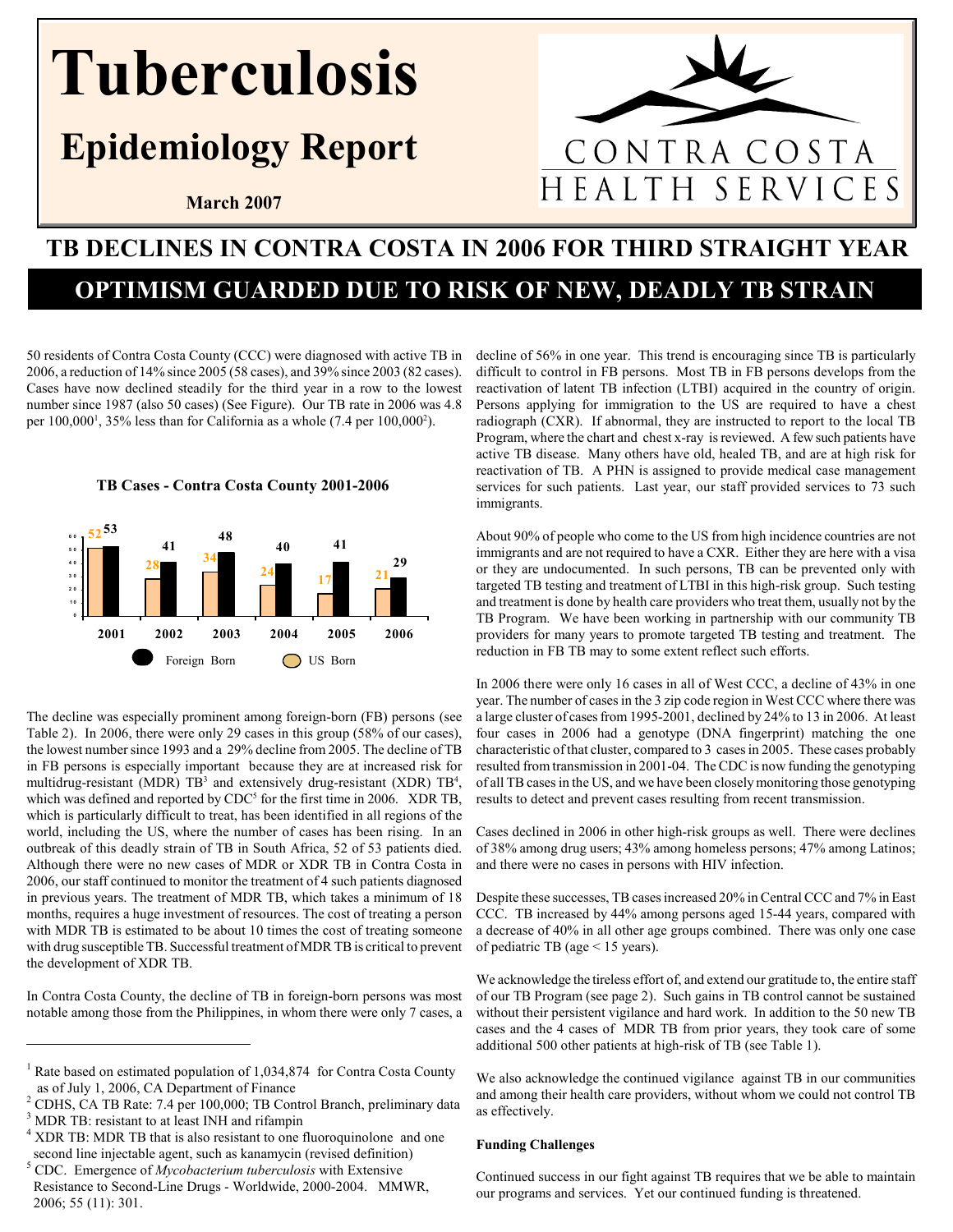Ken Castro, MD, Director of the Division of TB Elimination at the CDC, recently announced the prospect of a reduction of federal funding for state and local TB control programs of 25% in the next 5 years. Both the state and local budgets are under persistent pressure to cut funding for public health programs. Such reductions would be short sighted, and would inevitably lead to increasing cases and increasing levels of drug resistance. XDR TB, which is nearly untreatable, has already gained a foothold in California. If allowed to prosper and spread, the scale of the problem could reach proportions never previously imaginable. We are now facing the prospect of a return to the preantibiotic era. As the majority of our cases (and virtually all our MDR/XDR cases) are foreign-born, it is also critical that we increase support for TB control internationally.

The ongoing vigilance, early detection and prompt treatment of all TB cases by our experienced and successful TB program staff is essential to protect the people of Contra Costa County from these new deadly strains of TB.

#### TB Program Staff

William Walker, MD Director, Contra Costa Health Services, Health Officer Wendel Brunner, PhD, MD, MPH Director, Contra Costa Public Health Francie Wise, PHN, MPH Director, Communicable Disease Programs, TB Controller Sirlura Taylor, PHN Program Manager, TB Program Charles M. Crane, MD, MPH Medical Director, TB Program Juan Reardon, MD, MPH Epidemiologist, Communicable Disease Programs

Paul Cardinet, PHN Pat Bernhardt Joan Duran, PHN Mark Condit Elise Judy, PHN David Gomez Wendy Malone, PHN John Johnson Deborah Sams, PHN Paul Leung Noriko Sato, PHN Martin Lynch Willie Swenson, PHN Sergio Martin Joan West, PHN Patty Moeller Cindy Zai, PHN

#### Table 1

#### Year 2006 Patient Categories

| Category                       | Patients |
|--------------------------------|----------|
|                                |          |
| MDR cases from previous years4 |          |
|                                |          |
|                                |          |
|                                |          |
|                                |          |
|                                |          |
|                                |          |
|                                |          |
|                                |          |

(\*) Estimate based on 2005 data

| Table 2                                        |  |
|------------------------------------------------|--|
| <b>Demographic Characteristics of TB Cases</b> |  |
|                                                |  |

|                                       | <b>TB</b> in 2005<br>$(n=58)$ | <b>TB</b> in 2006<br>$(n=50)$ |
|---------------------------------------|-------------------------------|-------------------------------|
| <b>Gender</b>                         |                               |                               |
| <b>Male</b>                           | 33 (57%)                      | 32 (64%)                      |
| Female                                | 25 (43%)                      | 18 (36%)                      |
| Age                                   |                               |                               |
| $0-14$ years                          | 2 $(4%)$                      | 1(2%)                         |
| $15-24$ years                         | 6 $(10\%)$                    | 10 (20%)                      |
| $25-44$ years                         | 12(21%)                       | 16 (32%)                      |
| $45-64$ years                         | 27(47%)                       | 12(24%)                       |
| $65 + years$                          | 11(19%)                       | 11(22%)                       |
|                                       |                               |                               |
| <b>Race/Ethnicity</b>                 |                               |                               |
| <i>White</i>                          | 5(9%)                         | 4(8%)                         |
| <b>African American</b>               | 9(16%)                        | 13(26%)                       |
| <b>Latinos</b>                        | 19(33%)                       | 10 (20%)                      |
| Asian/PI                              | 25(43%)                       | 22 (44%)                      |
|                                       |                               |                               |
| <b>Country of Origin</b>              |                               |                               |
| <b>US Born</b>                        | 17(29%)                       | 21 (42%)                      |
| <b>Foreign Born</b>                   | 41 $(71%)$                    | 29 (58%)                      |
| -Philippines                          | 16                            | 7                             |
| -Asia (Other)                         | 9                             | 11                            |
| -Latin America                        | 14                            | 9                             |
| -Europe                               | $\mathcal{I}$                 | $\mathcal{I}$                 |
| -Africa                               | $\mathcal{I}$                 | $\mathcal{I}$                 |
| <b>Region</b>                         |                               |                               |
| West                                  | 28 (48%)                      | 16 (32%)                      |
| 3 zip codes in Richmond-              |                               |                               |
| North Richmond /San Pablo             | 17(29%)                       | 13(26%)                       |
|                                       | 11(19%)                       | 3(6%)                         |
|                                       |                               |                               |
| <b>Central</b>                        | 15(26%)                       | 18 (36%)                      |
| East                                  | 15(26%)                       | 16 (32%)                      |
|                                       |                               |                               |
| <b>Risk Factor</b>                    |                               |                               |
| <b>Any Substance Abuse</b>            | 13(22%)                       | 8(16%)                        |
| <b>Homeless</b>                       | 7 $(12%)$                     | 4(8%)                         |
| <i><b>HIV/AIDS</b></i>                | 2 $(4%)$                      | $0(0\%)$                      |
| $\mathbf{n}$ , the state $\mathbf{n}$ | $1 \quad 1$                   |                               |

Percentages have been rounded up

| <b>Drug Resistance</b>                     | 2005          | 2006 |
|--------------------------------------------|---------------|------|
| Specimen Available for Drug Susceptibility | 45            | 33   |
| <b>Resistance Pattern</b>                  |               |      |
| <b>INH</b>                                 | 4             | 6    |
| <b>RIF</b>                                 | 2             |      |
| PZA (M.bovis)                              | 2             |      |
| SМ                                         | 5             |      |
| Polydrug resistance (2 or more drugs)      | $\mathcal{D}$ | 3    |
| Multidrug resistance (INH and RIF)         |               |      |

www.cchealth.org/groups/epidemiology/tb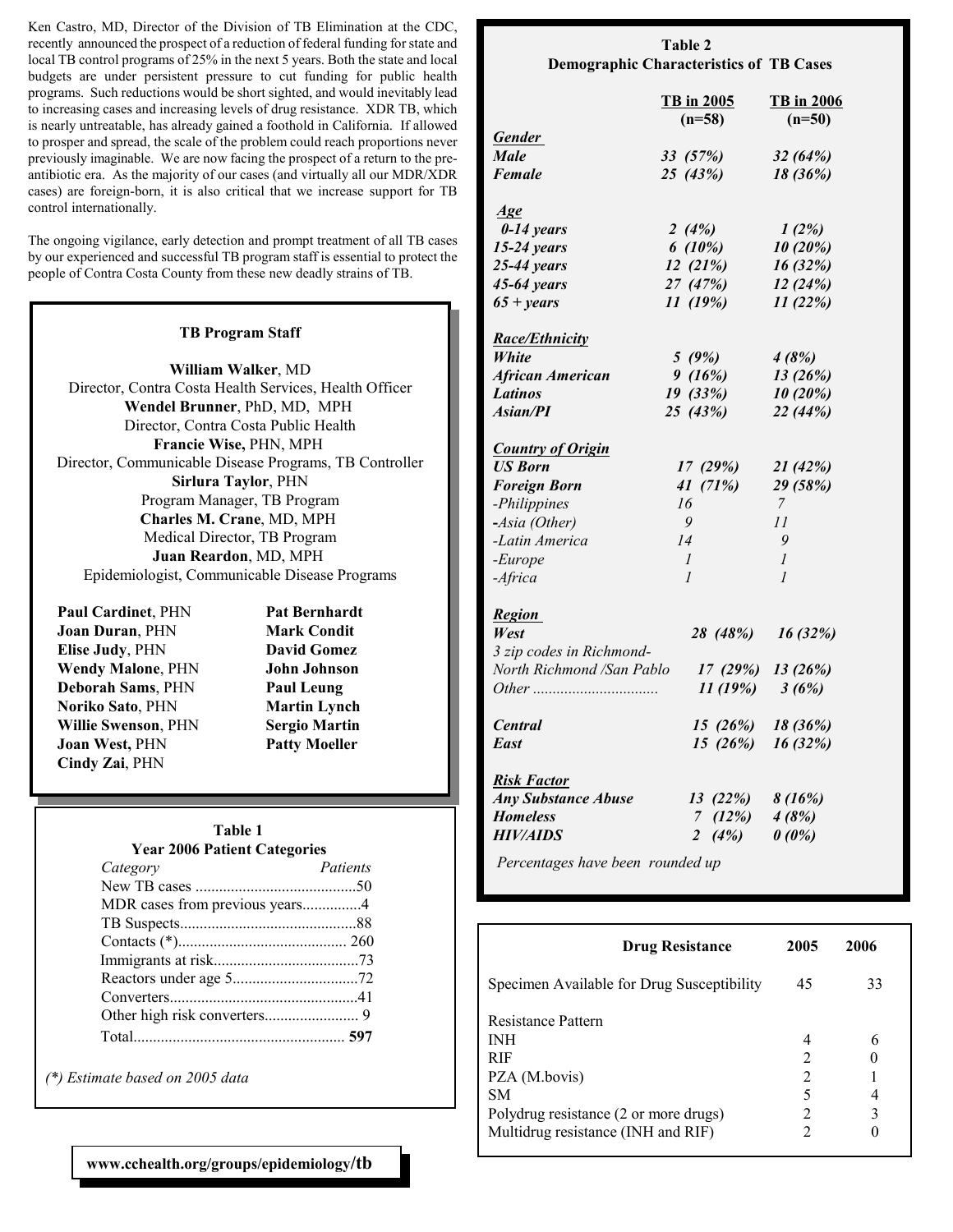#### Services for Latent TB Infection (LTBI)

The TB Program provides treatment and PHN case management services for patients with LTBI in the following categories:

- 1. Contact to infectious TB case (identified by TB Program)
- 2. Documented TST converter within 2 years
- 3. Children < 5 years of age
- 4. HIV infection
- 5. Abnormal chest radiograph consistent with old (healed) TB

Providers are requested to report patients in categories 2-5 above by completion of a CMR form or by phone. Patients being treated for LTBI who are not in the above categories should be followed by their provider. At a minimum, the patient should be contacted monthly to assess for adverse drug reactions with a symptom screen. When such patients are treated at CCRMC and Clinics, they should be referred to the INH Nurse for follow-up.

TB Skin Testing: Persons without a regular doctor or health insurance can call Contra Costa Public Health toll free number at 1-877-405-8573 to find out where to get a TB skin test.

#### QuantiFERON®-TB Gold

For Contra Costa Regional Medical Center and Clinics Only

The Contra Costa Public Health Lab is pleased to announce the availability of QuantiFERON®-TB Gold (QFT), a new blood test for LTBI and active TB, manufactured by Cellestis, Ltd. QFT is the second of a new generation of blood tests known as interferon-γ release assays (IGRAs). Blood is incubated with 2 antigens specific for Mycobacterium tuberculosis (M.tb), and the production of interferon-γ is assessed by an ELISA test. The QFT has many advantages over the tuberculin skin test (TST). Because it is a blood test, there is no need for the patient to return for a reading. More importantly, because the antigens are specific for M.tb, the result is not affected by previous vaccination with Bacille Calmette-Guérin (BCG). In addition, it has a higher sensitivity than the TST in patients with active TB. However, neither a negative TST nor a negative QFT exclude the diagnosis of active TB. QFT was approved by the FDA in June, 2005. In December, 2005 the CDC published guidelines for its use (CDC, Guidelines for Using QFT for Detecting M.tb. Infection, US. MMWR, 2005; 54 RR-15:49) stating that the QFT may be used instead of the TST in all patients for whom the TST is indicated. They note, however, that due to limitations of currently available data, QFT should be used and interpreted with caution in young children and in immunocompromised patients. At present, the test is limited to patients treated at CCRMC and Clinics. We recommend QFT for patients in one of the following categories:

- 1. Initial screening for LTBI in persons age 18 or older who were born in countries with a high incidence of TB, and who have had a BCG, within 5 years of their arrival to the US
- 2. Screening for LTBI in adults at increased risk for TB who are unlikely to return for TST reading, such as homeless persons or drug users
- 3. Evaluation of other adults at increased risk for TB in whom it may be difficult to interpret the TST reading
- 4. Evaluation of adult TB suspects on anti-TB therapy < 7 days
- 5. Other patients with the approval of a Chest Clinic physician

We expect other IGRA tests to be approved by the FDA later this year. We hope that such tests will be offered more widely to enable greater utilization.

#### TB Conferences and Training

Francis J. Curry National TB Center TB Case Management and Contact Investigation April 3-6, 2007 San Francisco, CA CNTC also offers a variety of other training programs in the Northwest Region, both in person and web based. For more information, contact CNTC (http://www.nationaltbcenter.edu)

California TB Controllers Association Annual Conference May 17-18, 2007 Cathedral Hill Hotel San Francisco, CA The CTCA web site also has links to other training programs and conferences. For more information, contact CTCA (http://www.ctca.org)

American Thoracic Society International Conference May 18-23, 2007 San Francisco, CA For more information, contact ATS (http://www.thoracic.org)

International Union Against TB and Lung Disease (the UNION) World Conference November 8-12, 2007 Cape Town, S. Africa For more information, contact IUATLD (http://www.iuatld.org)

#### TB Resources and Web Sites

Contra Costa Health Services: www.cchealth.org California TB Controllers Association: www.ctca.org Francis J. Curry National TB Center: www.nationaltbcenter.edu Division of TB Elimination, CDC: www.cdc.gov/tb American Lung Association: www.lungusa.org Int. Union Against TB and Lung Disease: www.iuatld.org Stop TB Partnership: www.stoptb.org

#### TB Reporting

California law  $(1,2)$  requires that all health care providers and facilities must report patients with confirmed or suspected TB to the local health department within one working day of diagnosis. This applies to patients with any of the following (3):

- . Positive AFB smear (unless a nucleic acid amplification test is negative)
- . Positive AFB culture (including a preliminary positive culture result) . Radiographic findings consistent with TB (e.g. upper lobe or cavitary lesion)
- . Pathologic findings consistent with TB
- . Clinical level of suspicion for active TB with initiation of therapy
- . LTBI positive TST and normal CXR ( Selected patients only.
- See Services for LTBI above)

A separate report is required for hospitalized patients. California law (4) also requires that a patient with confirmed or suspected TB may not be discharged or transferred from a health care facility (except for a higher level of care) without written approval from the local health department. Forms for hospital discharge and/or CMR forms may be obtained by calling the TB Program at (925) 313-6740.

References

- 1. CCR Title 17, Section 2500
- 2. California Health and Safety Code, Section 121361
- 3. CDHS/CTCA Joint Guidelines for Reporting TB in California (available at http://www.ctca.org/)
- 4. CA Health & Safety Code Section 121362